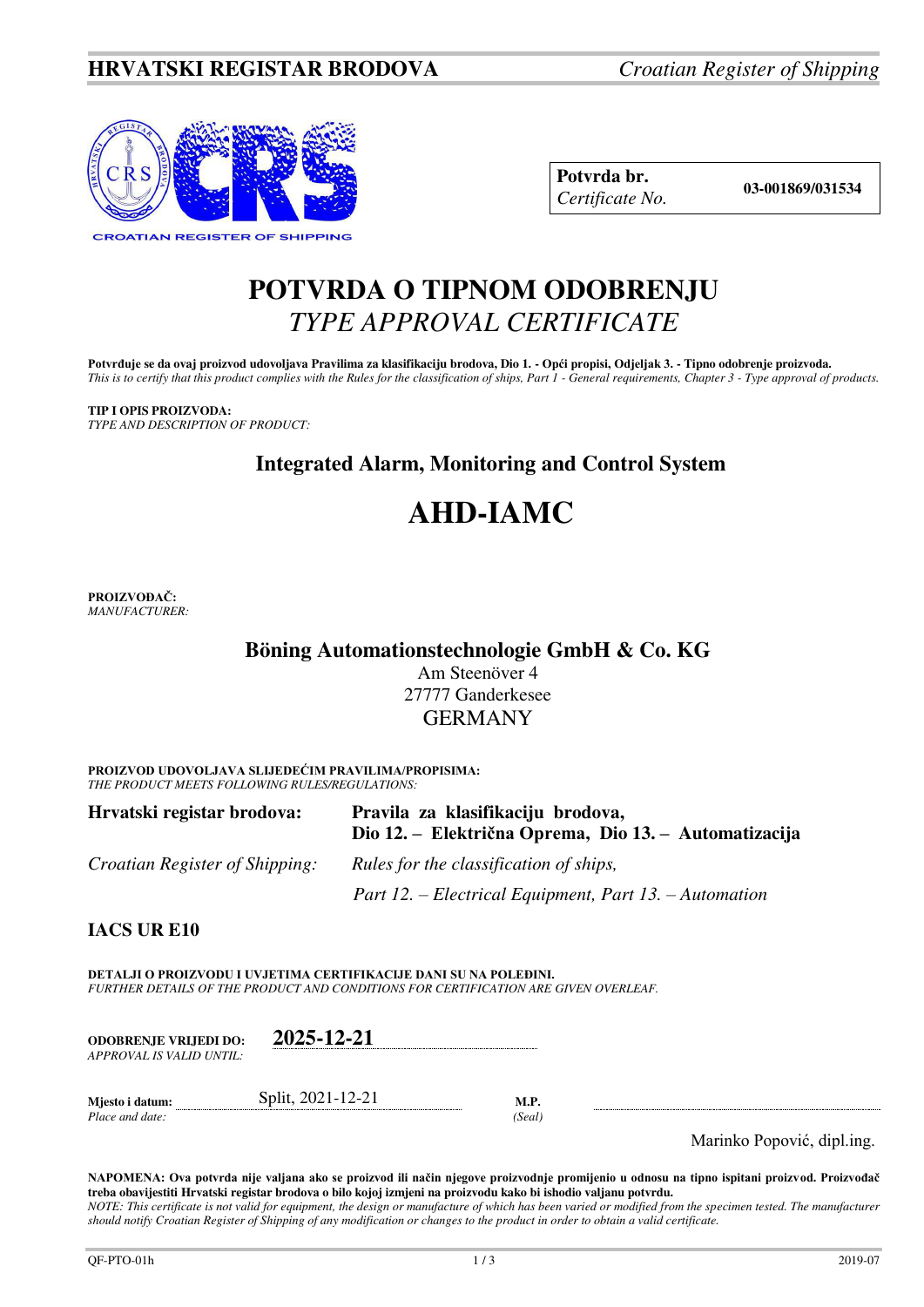

### **PODROBNIJI OPIS PROIZVODA:** *DETAILED PRODUCT DESCRIPTION:*

## **Alarmni, mjerni i upravljački sustav strojarnice pomorskih brodova sastoji se od:**

*Engine room alarm, measurement and control system on marine vessels consists of:*

| AHD 1110 F/AHD 1110 G              | $\ddot{\cdot}$       | 10" Display with foil / glass front (SW. ver. 3.33.121*)                |
|------------------------------------|----------------------|-------------------------------------------------------------------------|
| AHD 1115 F/AHD 1115 G              |                      | 15" Display with foil / glass front (SW. ver. 3.33.121*)                |
| AHD 1119 F/AHD 1119 G              | $\ddot{\phantom{a}}$ | 19" Display with foil / glass front (SW. ver. 3.33.121*)                |
| AHD 1310 F / AHD 1310 G            | $\ddot{\phantom{a}}$ | 10" Panel PC with foil / glass front (SW. ver. 1.4.2130*)               |
| AHD 1215 F / AHD 1215 G            |                      | 15" Panel PC with foil / glass front (SW. ver. 1.4.2130*)               |
| AHD 1219 F/AHD 1219 G              |                      | 19" Panel PC with foil / glass front (SW. ver. 1.4.2130*)               |
| AHD 1224 G                         |                      | 24" Panel PC with glass front (SW. ver. 1.4.2130)                       |
| AHD 406-2                          |                      | Cabin duty alarm panel (SW. ver. 1.7)                                   |
| AHD 570 / AHD 570 DP               |                      | 5,7" LCD Colour Display (SW. ver. 1.09)                                 |
| AHD 652                            |                      | $6.5$ " Operating Panel (SW. ver. 3.0.1562)                             |
| AHD 880 TC / AHD 880 E / AHD 880 G | $\ddot{\cdot}$       | 8,8" Operating Panel with foil / foil / glass front (SW. ver. 3.0.1562) |
| <b>AHD-DRM R</b>                   |                      | Control unit for displays with rotary push drive (SW. ver. 1.4)         |
| AHD-DRM T                          |                      | Control unit for displays with trackball (SW. ver. 1.4)                 |
| AHD-DPU 9                          |                      | Data processing station (SW. ver. 4.3.27)                               |
| AHD 882                            |                      | Central unit (SW. ver. 1.5.19)                                          |
| AHD-SAS 15                         |                      | Data station for analog and binary sensors (SW. ver. 4.5.353)           |
| AHD-PS 15B                         |                      | Data station with duty selection function                               |
| AHD-PS 15 / AHD-PS 30 / AHD-PS 47  |                      | Data station for $15/30/47$ binary inputs                               |
| <b>AHD-R 101</b>                   |                      | Microprocessor controlled relay station (SW. ver. 2.1)                  |
| <b>AHD 1200</b>                    |                      | Embedded PC (SW. ver. 1.4.2130*)                                        |
| AHD-UCC                            |                      | CAN repeater (SW. ver. $3.5.3.63$ )                                     |
| AHD-UIC                            |                      | Compact protocol repeater (SW. ver. 3.6.74)                             |
| AHD-WAOP K                         |                      | Personnel alarm system (SW. ver. 3.1.1)                                 |
| AHD-WOP                            |                      | Whistle operation panel (SW. ver. 1.05)                                 |
| AHD-GAP F                          |                      | General alarm unit with fire alarm function (SW. ver. 15)               |

### **\*Napomena za verziju softvera: Ovisno o namjeni uređaja, verzija softvera može se razlikovati.**

*\* Note for software version: Depending on the application of the device, the software version may vary.*

**PODRUČJE PRIMJENE / POSEBNI GRANIČNI UVJETI:** *APPLICATION / LIMITATIONS:* 

**Sustav je odobren za primjenu na brodovima s dodijeljenom oznakom automatizacije – AUT1, AUT2 i AUT3. Zahtjeva se pojedinačno odobrenje proizvoda, nadzor prilikom proizvodnje i testiranja proizvoda u nazočnosti inspektora HRB. Prethodno pojedinačnom odobrenju, dokumentacija koja se mora dostaviti HRB-u je iskazana u tablici u Pravilima za Klasifikaciju brodova, Dio 12, Poglavlje 2.10, Annex: Documents for the Register and test attendance.** 

**Dodatno na gornji zahtjev, slijedeća dokumentacija se također mora dostaviti:**

- **Detaljne električne sheme**
- **Lista alarmnih i mjernih točaka (I/O lista)**

**Tipno odobrenje se odnosi na fizičke komponente (hardware) i upravljački program (software) koji su iskazani u opisu proizvoda. Ukoliko dođe do nadogradnje upravljačkog programa, HRB mora biti obaviješten.** 

*System is approved for use on board vessels granted with automation notations – AUT1, AUT2 and AUT3.* 

*Product certification is required, supervision during manufacture and testing in presence of CRS surveyor. Prior to product certification, documentation that needs to be submitted to CRS is listed in Rules for Classification of ships, Part 12, Chapter 2.10, Annex: Documents for the Register and test attendance.* 

*In addition to above, following documentation also must be submitted:* 

- *Detailed electrical drawings*
- List of alarm and measurement points (I/O list)

*Type approval covers hardware and software listed in Product description. In case of software update, CRS is to be notified.*